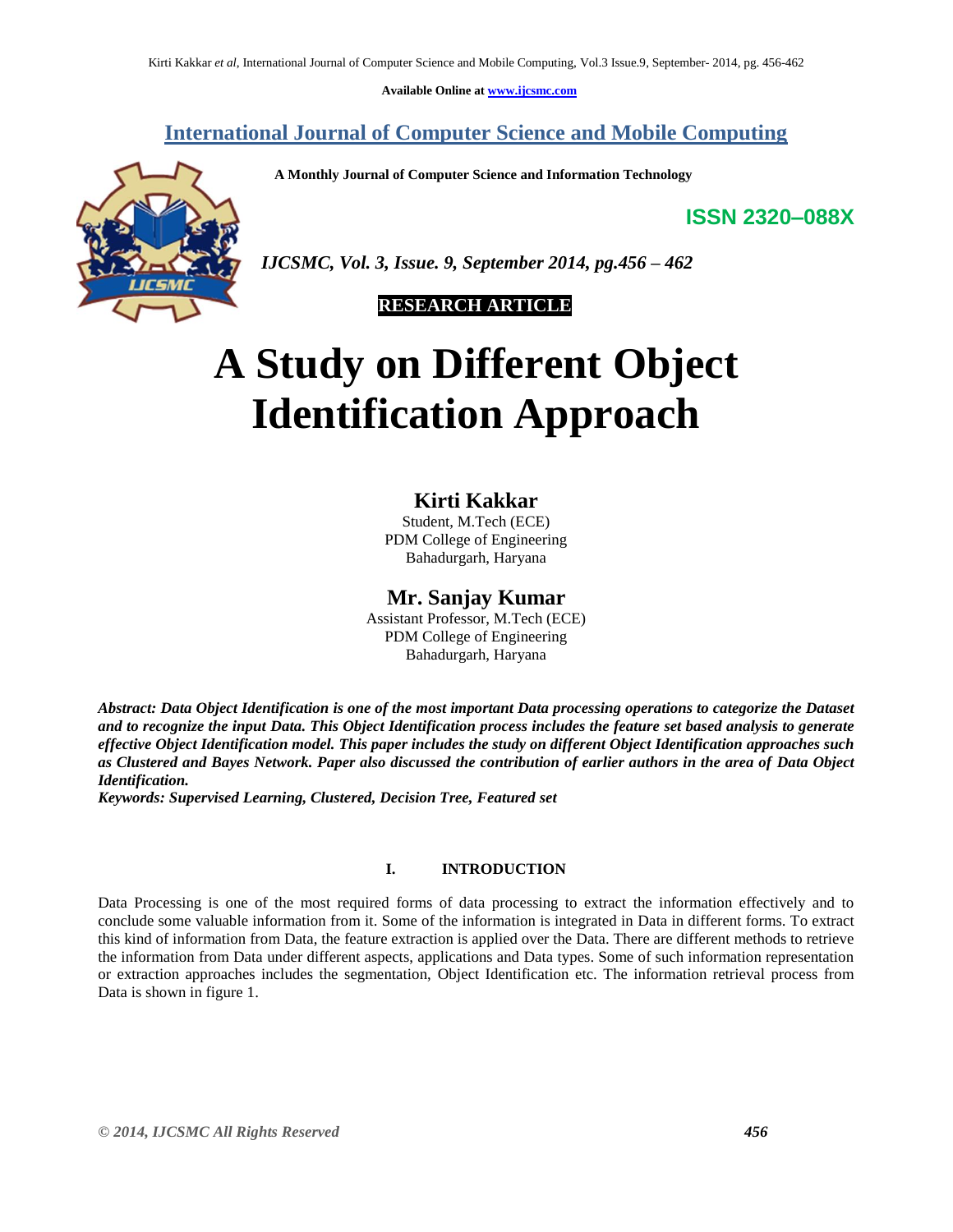Data Object Identification is one of the most required tasks to extract information from Data. It is used in different contexts to perform the object or pattern recognition as well as to perform the categorization of the objects based on information analysis. It is actually defined in a hybrid scenario that itself covers the concept of object categorization, object recognition as well as enable the object search. Object Identification is about to characterize the Data under the visual part analysis with view analysis. There are number of application areas where the Object Identification plays an important role. These application areas include the disease Object Identification in medical Data, , object Object Identification in real time Data etc.



Figure 1 : Information Retrieval Process

Data Object Identification is actually to define a tag or the annotation to the Data based on the feature based analysis. The Object Identification process is applied on a set of arbitrary Data collected from any primary or secondary source. These Data belong to specific domain such as medical Data, geographic Data, handwritten characters, biometric Data etc. The Object Identification procedure is divided in two broader approaches called supervised Object Identification and unsupervised Object Identification.

#### **A) Supervised Learning**

Supervised learning perform the analysis on the pre-classified Dataset and represent it as the training Dataset. The descriptors are applied on these Dataset Data to represent different classes. These annotations are applied on each training Data manually without performing any analysis. When Object Identification process is applied, at the earlier stage, the training Dataset analysis is performed. This analysis is performed to identify the descriptive features for each class. Now when some Data is accepted from the user and the feature analysis is performed on it. Now these extracted features will be compared with the training set features. The Data with the maximum feature match will be elected as the matched Data and the class of that matched Data will be considered as the class of input Data. There are number of local algorithms comes under the supervised learning process such as neural network, SVM (State Vector Machines), Bayesian Network, Decision Tree etc. The standard Object Identification model is shown in figure 2.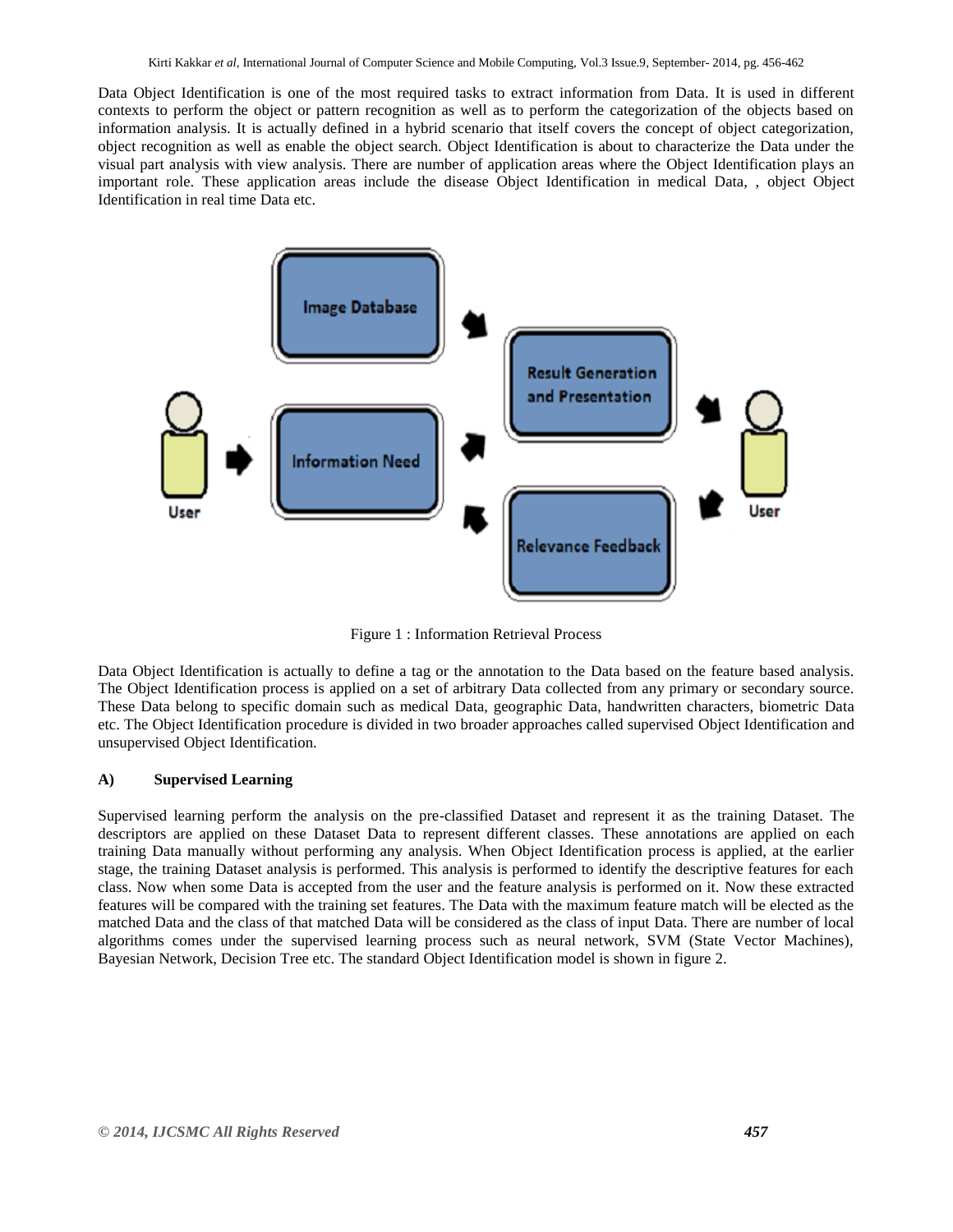

Figure 1 : Data Object Identification

#### **B) Unsupervised Learning**

This kind of Object Identification approach does not require any training set. These methods rely on the clustering process that performs the distance based analysis between the input Data and the available Dataset Data. This distance measure can be performed on complete Data or the featured Data extracted from the Data itself. Based on this distance based analysis, the Data with minimum distance match will be elected as the matched Data and its class annotation is placed on input Data.

In this paper, the exploration to the Object Identification process is been defined. This paper includes the study of different Object Identification approaches. In this section, the exploration of the Data Object Identification model is defined along with the major categorization of Object Identification process. In section II, the work done in the area of Data Object Identification is defined. In section III, different Data Object Identification approaches are discussed. In section IV, the conclusion obtained from the work is presented.

## **II. EXISTING WORK**

In this section, the work done by the earlier researchers in the area of Data Object Identification is discussed and presented. In Year 1997, K. S. Chen[1] has defined the filtering effect based analysis on Data Object Identification. This paper exams its effects on the Data Object Identification by a supervised fuzzy dynamic learning neural network trained by a Kalman filter technique. Based on the available ground truth, the Object Identification performances were evaluated using the original and filtered Data. In Year 1998, A.T. Shuen[2] has improve the Object Identification approach using region fusion on spotted Data. This paper investigates various digital filtering techniques to remove speckles for Data Object Identification using fused SAR and SPOT XS Data. The fused Data Object Identification is then compared with the classified SPOT XS Data. In Year 2003, N. Abbadeni[3] presented work on texture and the content based approach for the similarity analysis on Data. This paper addresses the fundamental issues of visual content representation and similarity matching in content-based Data retrieval and Data databases in general. In this paper, a new similarity model is introduced based on the Gower coefficient of similarity.

This similarity model is exible and can be declined in several versions: non-weighted, weighted and hierarchical versions. This model was applied to a sample of homogeneous textured Data considering two representation models: the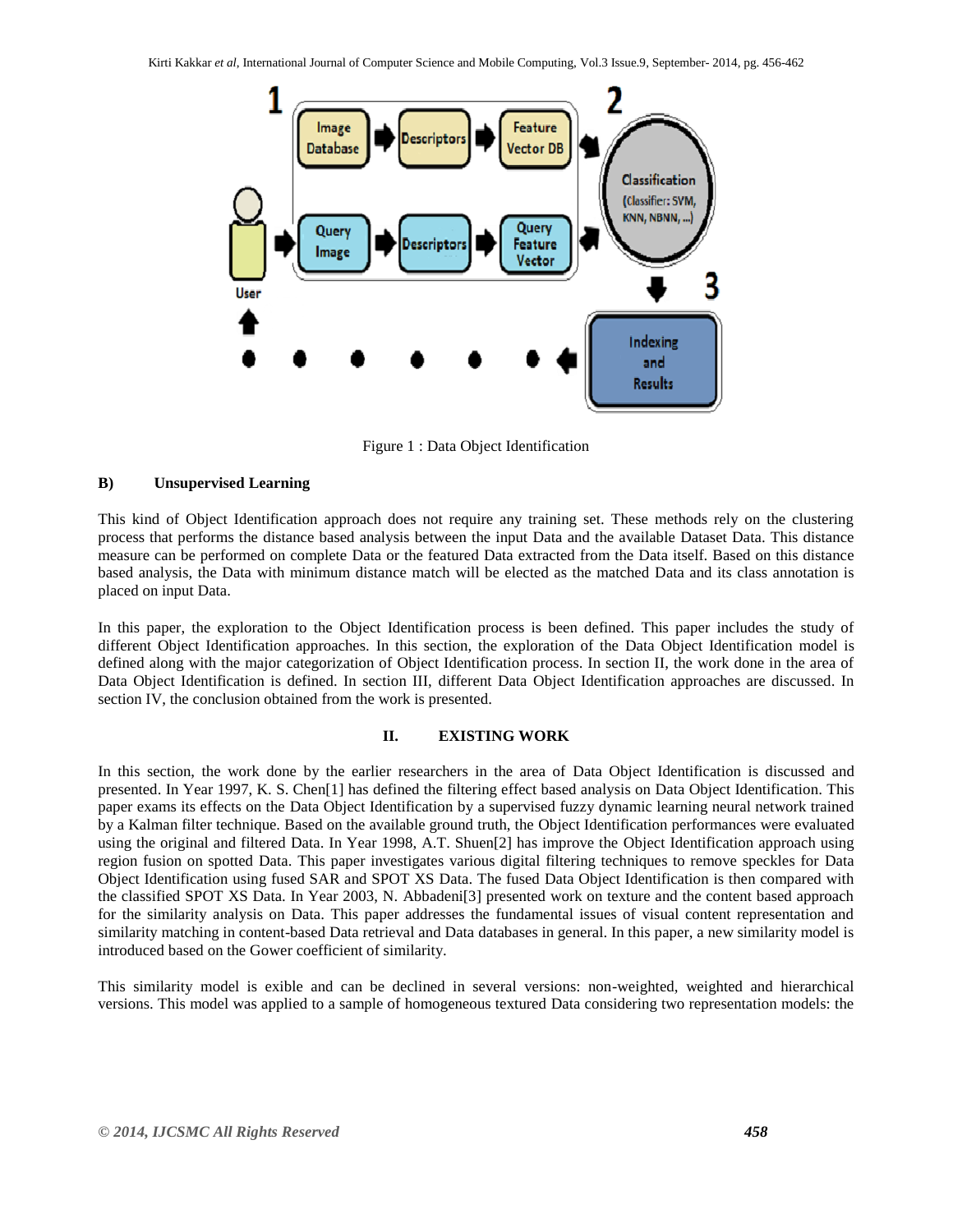autoregressive model, a purely statistical model, and an empirical perceptual model based on perceptual features such as coarseness and directionality.

In Year 2003, Kentaro Toyama[4] defined the Geographic tag placement in digital Data. Author describe an end-to-end system that capitalizes on geographic location tags for digital photographs. This paper brings all of these issues together, explores different options, and offers novel solutions where necessary. Topics include acquisition of location tags for Data media, data structures for location tags on photos, database optimization for location-tagged Data media, and an intuitive UI for browsing a massive location-tagged Data database. In Year 2006, L. Yuan[5] performed a work on the Object Identification of Data using MAP based algorithm. Presented main work is to select a Gaussian mixture model and then use it in a MAP Object Identification algorithm. The model is assumed that the whole distribution could be separated into finite parametric density distributions, and then the maximum likelihood parameters of each proportional distribution can be estimated by EM iterative computation.

In Year 2006, Lan Gao[6] performed a fuzzy based analysis for SAR Data Object Identification. This paper is to investigate a new unsupervised approach for extracted the objects based on Data using improving fuzzy clustering method. The traditional Fuzzy c-means clustering (FCM) is very sensitive to the initial value and the number of clusters. This paper employs the textural feature in Data to extract the transition and propose a new fuzzy unsupervised Object Identification method for SAR Data using the transition region to define the initial value and the number of cluster adaptively. In Year 2006, R. Lorenzo[7] defined supervised learning approach for recognition using spiking neurons. In this paper Author propose a three-layered neural network for binary pattern recognition and memorization. Unlike the classic approach to pattern recognition, Presented net works organizing itself in an unsupervised way, to distinguish between different patterns or to recognize similar ones. In Year 2006, Q. Wu[8] perform the knowledge representation on the spiking neuron based analysis. Knowledge representation is very important in intelligent systems - e.g. for knowledge discovery, data mining, and machine learning. The human brain, a significant intelligent system, works with a huge number of spiking neurons. Based on spiking neuron models a new generation of spiking neural networks (SNNs) has been developed for artificial intelligence systems. SNNs are computationally more powerful than conventional artificial neural networks. In this paper, the spiking neuron model is applied to represent logic rules and fuzzy rules. Based on the STDP (Spike Timing Dependent Plasticity) principle, a new SNN model is proposed for pattern recognition. In Year 2007, M.R. Peterson[9] defined work on the evolution of satellite Data. A Satellite Data Set for the Evolution of Data Transforms for Defense Applications". Author present a set of fifty satellite Data used to evolve Data transforms appropriate for satellite and unmanned aerial vehicle (UAV) reconnaissance applications. Author identify the best training and test Data. In Year 2007, F. Chen[10] defined a work on Object Identification on SAR Data using cased based reasoning. In this paper, Author investigate a case-based reasoning (CBR) method for the Object Identification of multi-temporal SAR Data with the aid of ancillary information. Author propose a similarity assessment and use it for the case-based matching. After that, Author investigate an object-oriented post-Object Identification method which takes the shape of land use region into account, as a result, it leads to a more meaningful Object Identification, and the regenerate land use Data or map can be easier compared and combined with usual GIS data.

#### **III. OBJECT IDENTIFICATION TECHNIQUES**

In this section, Data Object Identification process is defined with the exploration of Data Object Identification model. There are parametric and non-parametric Object Identification approaches to divide the available Data set in various categories based on feature analysis. The Object Identification process is actually the mapping between the input object to featureed set and then to label class. These basic models of Object Identification process are shown in figure 3. This model is defined respective to the supervised Object Identification process. This Object Identification process is applied with two Datasets called training set and the testing set.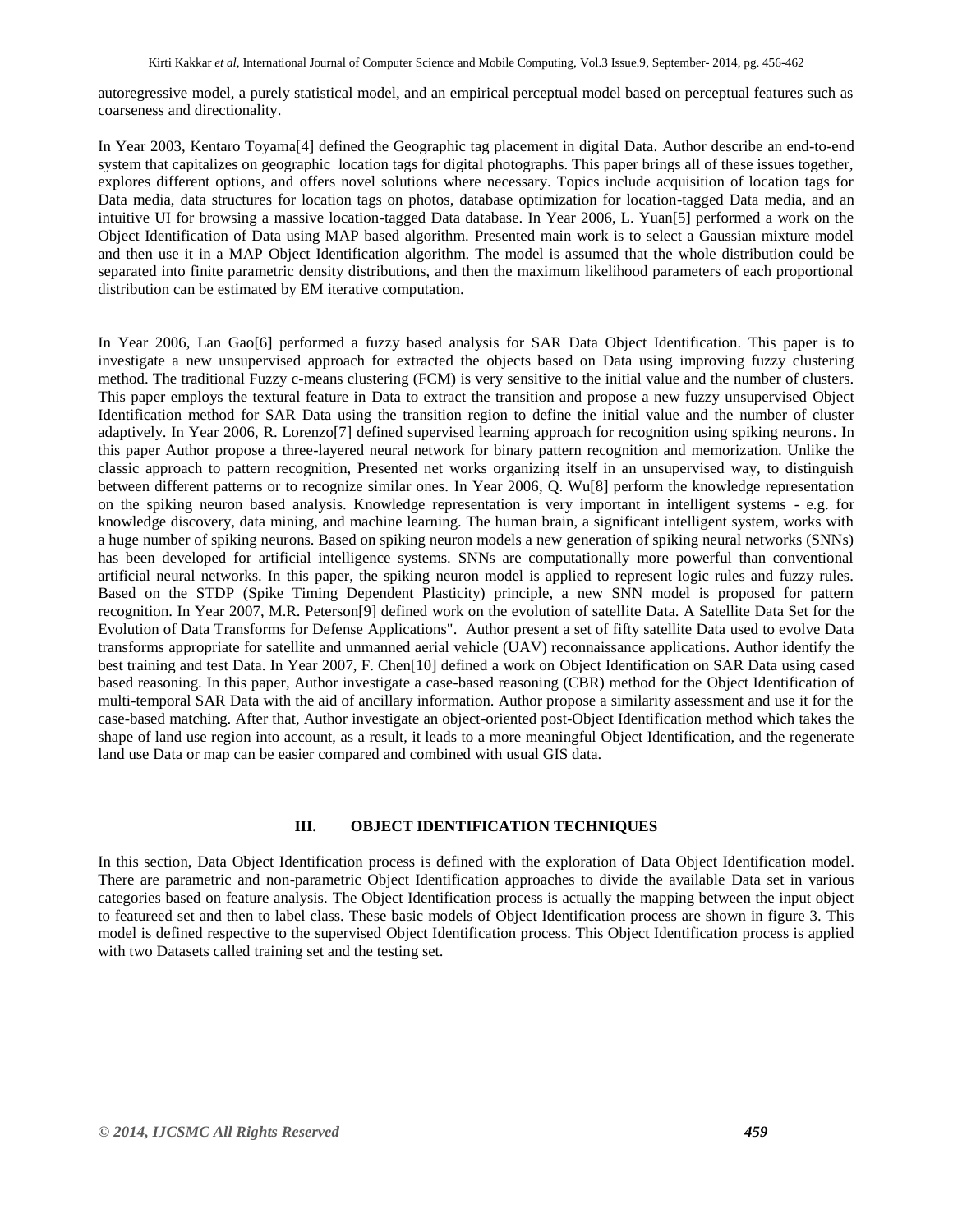

Figure 3 : Object Identification Model

As shown in the figure, the supervised Object Identification process is divided on two separate stages that works separately upto some extent with same procedure. In this parallel process, the preprocessing is implied over the training set Data as well as on testing Data. The preprocessing stage basically performs the analysis on the Data and extracts the Data features. These obtained features collectively form a featured Dataset. Now this, featured set and the input featured Data is processed under the Object Identification approach and the result Data is identified. Some of these Object Identification approaches are discussed in this section. These approaches includes Probabilistic, K-Nearest Neighbor(Clustered) approach, Decision Approach etc.

#### **A) Probabilistic Classifier**

Probabilistic Object Identification is basically the estimation approach that includes the density based analysis. This approach categorized the pattern under the prior knowledge analysis respective to particular class. This approach is effectual to handle the N number of independent variables and establish the relationship between them to identify the feature class based on feature analysis. These variables construct a probabilistic rule to map the input feature vector to the relative feature class. The base equation of Class (C) formation from Feature  $(X)$  is given as

$$
P(C_j|X_1, X_2..X_n) = \begin{array}{cc} P(C_j) \ P(X_1, X_2..X_n|C_j) \\ - \cdots \\ P(X_1, X_2..X_n) \end{array}
$$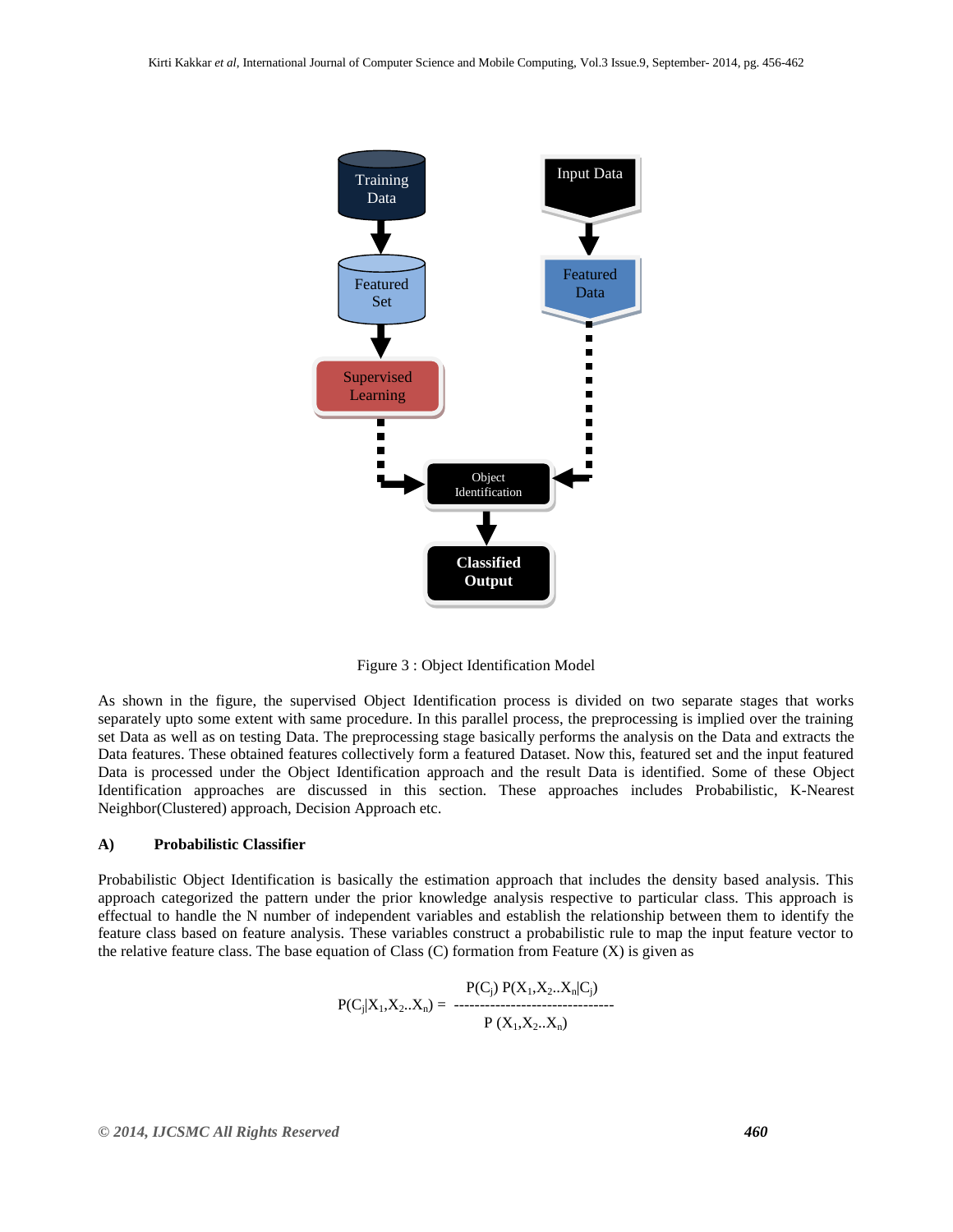Here P(Cj) is the prior probability of class Cj,  $P(X_1, X_2, X_n|C_i)$  represents the conditional probability of feature vector respective to the class.

The process of Probabilistic Object Identification combines the model with some decision rule. The decision rule here defines the hypothesis to obtain the most probabilistic value. Based on which, the maximum a posterior mapping based decision rule can be formed. This Object Identification process can be performed to obtain the most effective matched Data.

#### **B) Clustered Analysis**

This is one of the simplest Object Identification techniques that based on the computation process to achieve the accurate result. In most of the Object Identification implementation, it gives more accurate results. This method is processed on the feature vector and performs the distance based analysis between the input object and the training objects. Here k represents the number of classes in the training set. Now when the distance analysis is performed, based on the best-fit analysis the nearest neighbor is identified. The featured classes are differentiated based on the analytical distance based decision vector.

#### **IV. CONCLUSION**

In this paper, a study based representation of different Object Identification approaches is defined. The paper includes the study of the Object Identification process along with model exploration. The work also includes the exploration of different supervised learning approaches that are effective to perform the Data Object Identification.

## **REFERENCES**

- [1] K. S. Chen,"*Filtering Effects on Polarimetric SAR I m g e Object Identification*", 0-7803-3836-7/97@ 1997 IEEE, 1997
- [2] A. T. Shuen Ho,"*Improving SAR Data Object Identification In Tropical Region Through Fusion With SPOT Data*", 0-7803-4403-0/98@1998 IEEE, 1998
- [3] N. Abbadeni,"*Content Representation and Similarity Matching for Texture based Data Retrieval*", MIR'03, November 7, 2003, Berkeley, California, USA 1581137788/03/00011 p 63-70, 2003
- [4] K. Toyama,"*Geographic Location Tags on Digital Data*",MM'03, November 2-8, 2003, Berkeley, California, USA. 1-58113-722-2/03/0011 pp 156-166, 2003
- [5] L. Yuan,"*SAR Data Object Identification Based on MAP via the EM Algorithm*", Proceedings of the 6th World Congress on Intelligent Control and Automation, June 21 - 23, 2006, Dalian, China 1- 4244-0332-4/06©2006 IEEE, 2006
- [6] L. Gao," *A New Fuzzy Unsupervised Object Identification Method for SAR Data*", 1-4244-0605- 6/06@2006 IEEE, 2006
- [7] R. Lorenzo,"*A New Unsupervised Neural Network for Pattern Recognition with Spiking Neurons*", 2006 International Joint Conference on Neural Networks Sheraton Vancouver Wall Centre Hotel, Vancouver, BC, Canada July 16-21, 2006 0-7803-9490-9/06©2006 IEEE, 2006
- [8] Q. Wu," *Knowledge Representation and Learning Mechanism Based on Networks of Spiking Neurons*", 2006 IEEE International Conference on Systems, Man, and Cybernetics October 8-11, 2006, Taipei, Taiwan 1-4244-0100-3/06@2006 IEEE, 2006
- [9] M. R. Peterson,"*A Satellite Data Set for the Evolution of Data Transforms for Defense Applications*",GECCO'07, July 7-11, 2007, London, England, United Kingdom 978-1-59593-698- 1/07/0007 pp 2901-2906, 2007
- [10] F. Chen,"*SAR Data Object Identification Using Case-based Reasoning Method*", 1-4244-1212- 9/07©2007 IEEE, 2007